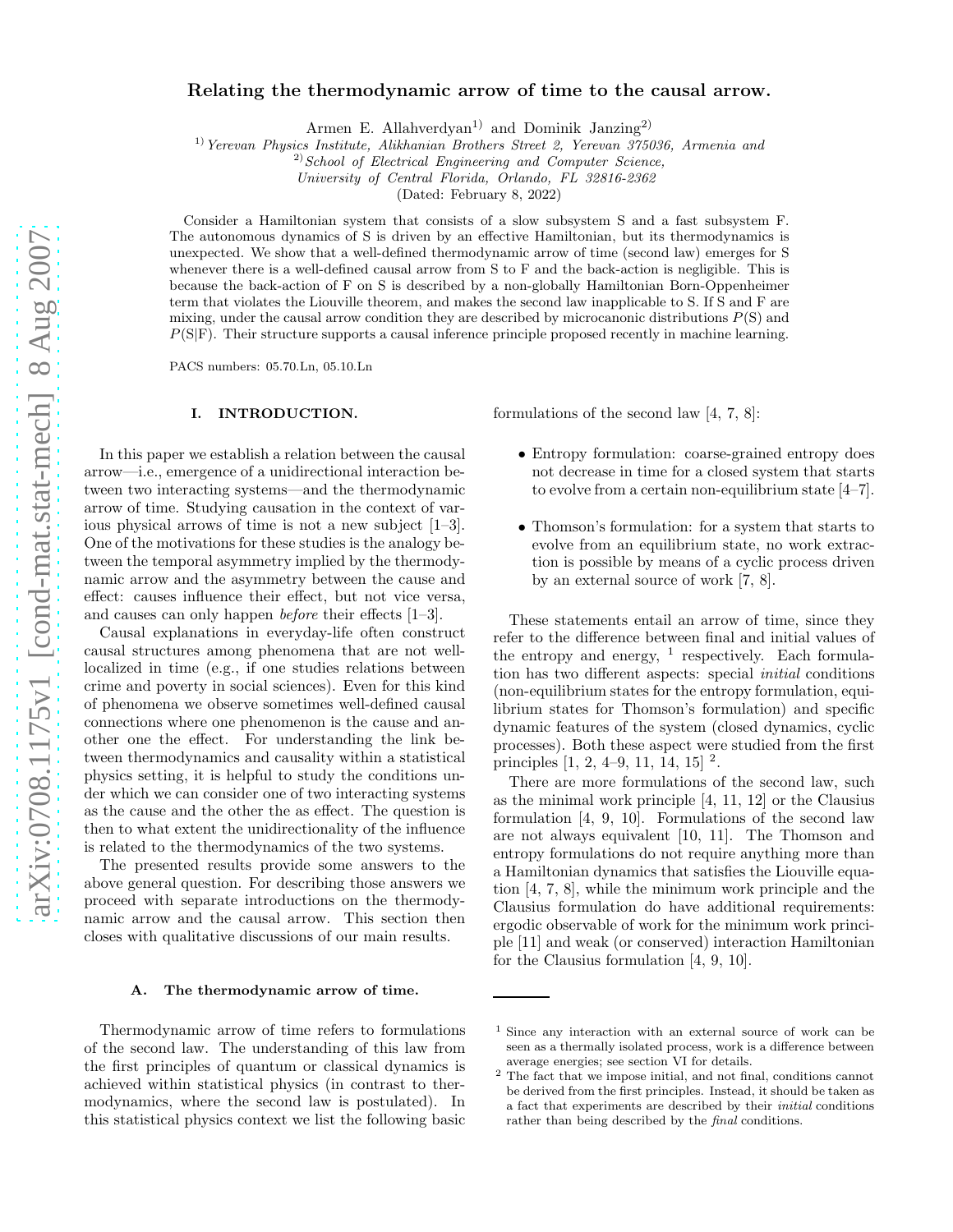We shall thus focus on the Thomson and entropic formulations. Here the preference should be given to Thomson's formulation, since there is no universally accepted definition of physical entropy for non-equilibrium states. In contrast, there is such a definition for work [4, 7]. The formulation and derivation of the entropy and Thomson's formulation will be recalled below in section VI.

### B. The causal arrow.

Causal arrow refers to a dynamical situation when one variable C (cause) influences on another E (effect), but does not get back-reaction <sup>3</sup> . In this context we shall recall two operational definitions of the causal arrow:  $i$ ) Cutting off the interaction between C and E does not alter the dynamics of C, while it influences the dynamics of E. *ii*) Perturbing the dynamics of C—e.g., by means of external fields, or by changing the initial conditions of C— will influence the dynamics of E, while perturbing the dynamics of E will not influence on C.

In studying causal relations (e.g. in economy, medicine, social sciences), scientific reasoning often depends on statistical data that has been obtained from mere observations. This is because interventions that would prove causal relations are often impossible. One then tries to draw plausible causal conclusions merely from stochastic dependences in the joint distribution function  $P(C, E)$  of the variables [17]. In spite of their obvious importance—as sometimes our very survival depends on the proper identification of the cause versus effect—such conclusions cannot be always correct, they are merely plausible in the sense that they lead to correct predictions more frequently than they fail <sup>4</sup>.

Several criteria are known for this type of causal reasoning, if the number of variables involved in a network of possible causal relations is three or more [17]. The case of two variables is the most difficult one, since there are no widely accepted causal reasoning criteria for this situation. For this case it was recently proposed that one can plausibly identify C as the cause, if the probability distributions  $P(E|C)$  and  $P(C)$  are in a certain sense simpler than  $P(C|E)$  and  $P(E)$ , respectively [18]. Note that the ideas in [19] can be interpreted in the same spirit.

#### C. Purposes and results of the present work.

1. We shall follow in detail how the causal arrow and the thermodynamic arrow of time emerge in a closed, classical Hamiltonian system that consists of two subsystems S and F. For the sake of studying causal arrow it is natural to assume that S is slow, while F is fast.

In a more general perspective, the idea of slow versus fast variables has been developed in several different contexts, e.g., the slaving principle proposed by Haken as a cornerstone for synergetics, self-organization, and hierarchical dynamics [20]. Indeed, many (almost all?) models studied in mechanics, (non)equilibrium statistical physics, chemical kinetics, mathematical ecology, etc, are not fundamental, but rather describe effective behavior of slow degrees of freedom.

2. The absence of the causal arrow in the above closed system is quantified by the back-reaction of F on S. Under some natural conditions outlined below, this backreaction amounts to an additional (Born-Oppenheimer<sup>5</sup>) term in the Hamiltonian of S. The dynamics of S is then autonomous and energy-conserving. However, the Born-Oppenheimer term has the following peculiar feature: it depends explicitly on the initial value of the coordinates of S that participate in the interaction with F. This is a consequence of memory generated during the tracing out of the fast variables. Thus there is no single, global Hamiltonian for S. We shall show that due to this fact the basic formulations of the second law do not apply to S, even if we assume the existence of proper initial conditions. The reasons for this inapplicability are discussed in detail in section VI. The main reason is that the Liouville theorem (conservation of the phase-space volume) does not apply to S. Thus, the usual formulation of the thermodynamic arrow of time does not apply to  $S<sup>6</sup>$ .

3. If the Born-Oppenheimer term can be neglected for the dynamics of S, the applicability of the second law for S is recovered. This neglection indicates on the existences of the causal arrow in the considered system: S appears to be the cause for F. Thus the local thermodynamic arrow for S emerges due to the causal arrow.

Note that the second law applies to the fast subsystem F, which has a driven, globally Hamiltonian dynamics. Such a dynamics serves as a basis for deriving the second law from the first principles [4, 7–9, 11, 12].

4. Another important consequence of the Born-Oppenheimer term is that it makes S strongly nonergodic, even if the bare Hamiltonian of S is assumed to have ergodic features. [For the employed definition or ergodicity see the discussion around (10, 11); for the precise definition of what do we mean by non-ergodicity see the discussion around (21).] Thus no microcanonical distribution can be introduced for S, unless the Born-Oppenheimer term is neglected. We show that together

<sup>3</sup> By the causal arrow we thus do not mean the macroscopic causality that is when the past macro-state determines the future one.

<sup>4</sup> The fact that stochastic dependences cannot serve as the basis for drawing unique causal conclusions was stressed by Hume [16].

<sup>5</sup> The names come from the early days of atomic physics, when M. Born and R. Oppenheimer calculated in the quantum mechanical setting the force exerted by fast electrons on slow nuclei.

 $^6$  This does not mean that there cannot be other—apart from the  $\,$ thermodynamic arrow in the sense explained in the introduction—temporal asymmetries in the dynamics of S.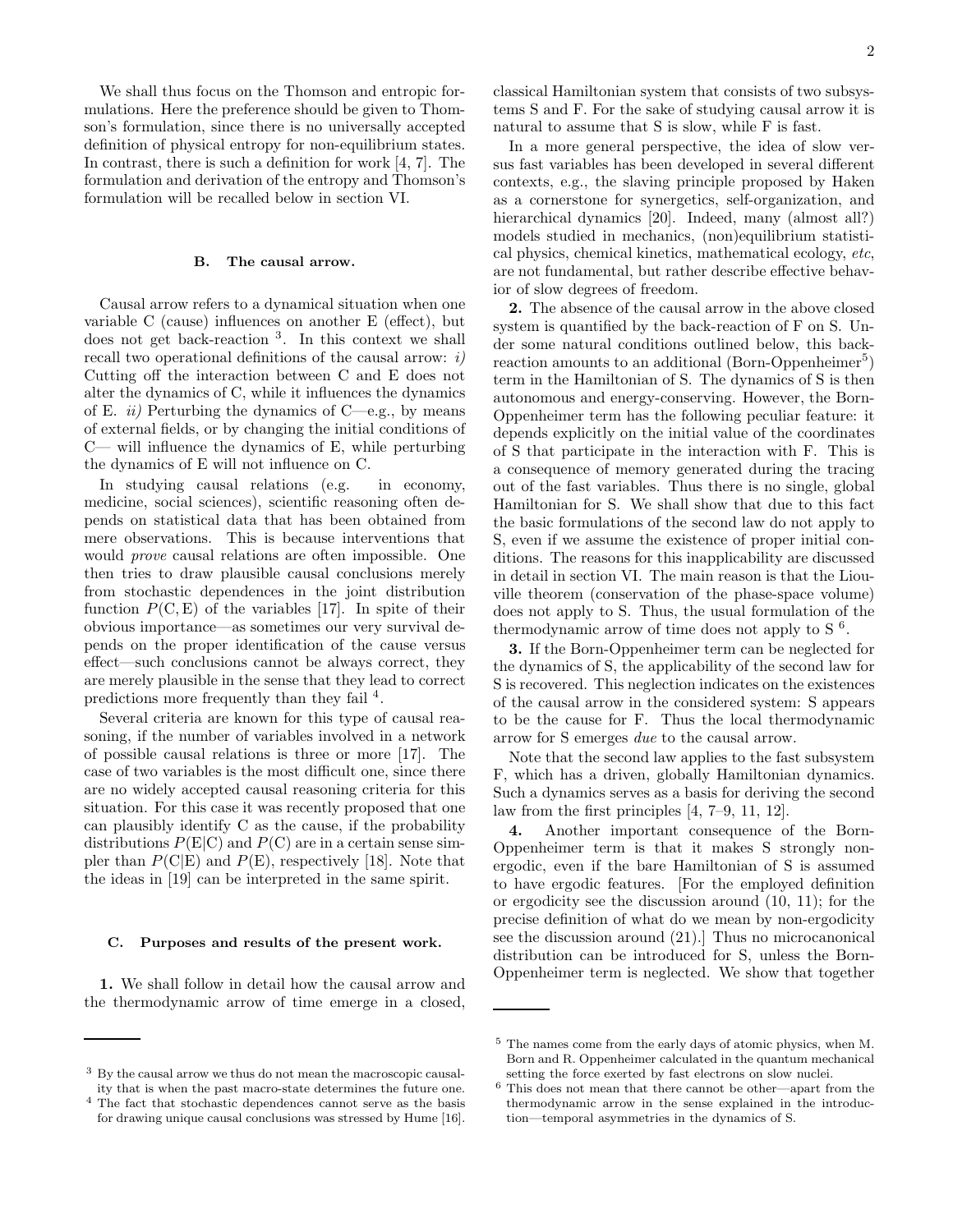with the emergence of the causal arrow, there appears a natural, microcanonical probability distributions  $7 P(S)$ and  $P(F|S)$ , where  $P(S)$  and  $P(F|S)$  are simpler (in the precise sense discussed below) than, respectively,  $P(F)$ and  $P(S|F)$ . The above simplicity argument for the causal reasoning thus gets validated in the present approach.

In section II we define the system to be studied. Sections III and IV discuss, respectively, the dynamics of the fast subsystem F and the convergence of its probability distribution toward the microcanonic distribution. Dynamics of the slow subsystem S is described in section V. In section VI we discuss in detail the (in)application of the basic statements of the second law (thermodynamic arrow) to the dynamics of S. The joint emergence of the thermodynamic arrow and the causal arrow is outlined in section VII. Section VIII relates the obtained results to the simplicity principle proposed recently in machine learning. The last section presents our conclusions and offers some speculations.

## II. FAST AND SLOW SUBSYSTEMS.

The overall Hamiltonian of  $S + F$  reads

$$
\mathcal{H}(\Pi, Q, z) = H_s(\Pi, Q) + H(z, Q),\tag{1}
$$

where  $z = (q_1, ..., q_N; p_1, ..., p_N)$  are canonical coordinates and momenta of F, and where  $Q = (Q_1, ..., Q_M)$ and  $\Pi = (\Pi_1, ..., \Pi_M)$  are, respectively, canonical coordinates and momenta of S. The bare Hamiltonian of S is  $H_s(\Pi, Q)$ , while  $H(z, Q)$  combines the bare Hamiltonian of F and the interaction Hamiltonian between S and F.

Let  $\tau_f$  be the characteristic time of F for the slow variable Q being fixed [for a more precise definition see after (10)]. We shall assume that both  $Q$  and  $\dot{Q}$  are slow variables with respect to  $\tau_f$ . This assumptions is consistent with the fact that the S−F coupling involves only the coordinate Q of S: according to the Hamiltonian equation,  $Q = \partial_{\Pi} [H_s(\Pi, Q)]$ , generated by (1), Q does not depend explicitly on the fast variable z.

Define  $\nu_Q$  and  $\nu_{\dot{\Omega}}$  as the characteristic times over which  $Q$  and  $\dot{Q}$  change. Denote

$$
\tau_Q \equiv \min(\nu_Q, \nu_{\dot{Q}}). \tag{2}
$$

Thus our basic assumption on the separated time-scales (adiabatic limit) reads

$$
\tau_f \ll \tau_Q. \tag{3}
$$

# III. ENERGY OF THE FAST SUBSYSTEM.

Our intention is to see how the energy  $H(z, Q)$  of the fast subsystem F changes in time.

Hamilton's equations of motion for the fast subsystem imply  $\frac{d}{dt}H(z_t, Q_t) = \dot{Q}_t \, \partial_Q H(z_t, Q_t)$ . Assuming the adiabatic limit  $\tau_f \ll \tau_Q$ , and denoting  $Q_t$  and  $z_t$  for the time-dependent coordinates, we have for the energy change on the intermediate times  $\tau_Q \gg \tau \gg \tau_f$ :

$$
\frac{\mathrm{d}}{\mathrm{d}\tau}E = \frac{1}{\tau} [H(z_{t+\tau}, Q_{t+\tau}) - H(z_t, Q_t)] \tag{4}
$$

$$
= \int_{t}^{t+\tau} \frac{\mathrm{d}s}{\tau} \frac{\mathrm{d}H}{\mathrm{d}s}(z_s, Q_s) \tag{5}
$$

$$
= \frac{\dot{Q}_t}{\tau} \int_t^{t+\tau} ds \, \partial_Q H(z_s, Q_t) + o(\frac{\tau}{\tau_Q}), \quad (6)
$$

where we took  $\dot{Q}_t$  out of the integral, since  $\dot{Q}_t$  (together with  $Q_t$ ) is assumed to be a slow variable.

The last integral in  $(6)$  refers to the  $Q = \text{const}$  dynamics with  $Q_t = Q$ . This dynamics has a constant energy  $E = H(z, Q_t)$ . Define for the microcanonic distribution

$$
\mathcal{M}(z, E, Q) \equiv \frac{1}{\omega(E, Q)} \, \delta[E - H(z, Q)],\tag{7}
$$

$$
\omega(E,Q) \equiv \int \mathrm{d}z \,\delta[E - H(z,Q)],\tag{8}
$$

where  $\omega(E,Q)$  ensures the proper normalization:  $\int dz \mathcal{M}(z, E, Q) = 1.$ 

Consider the following obvious relation:

$$
\int dz w(z) \mathcal{M}(z, E) = \frac{1}{\tau} \int_{t}^{t+\tau} ds \int dz w(z) \mathcal{M}(z, E), (9)
$$

where  $w(z) \equiv \partial_Q H(z, Q_t)$ , and where for simplicity we drop the explicit dependence on  $Q = Q_t = \text{const.}$ 

In the RHS of (9) we change the integration variable as  $y = \mathcal{T}_{t-s} z$ , where  $\mathcal{T}_t$  is the flow generated by the Hamiltonian  $H(z) = H(z, Q_t)$  between times 0 and t. Employing Liouville's theorem,  $dz = dy$ , and energy conservation,  $\mathcal{M}(z, E) = \mathcal{M}(y, E)$ , one gets

$$
(9) = \int dy \mathcal{M}(y, E) \frac{1}{\tau} \int_{t}^{t+\tau} ds w(\mathcal{T}_{s-t} y). \qquad (10)
$$

If  $w(z)$  is an ergodic observable of the  $Q_t = \text{const}$  dynamics, then by definition of ergodicity there is such a characteristic time  $\tau_f$  such that for  $\tau \gg \tau_f$  the time-average in  $(10)$  depends on the initial condition y only via its energy  $H(y, Q_t)$  [21, 23]. Since  $\mathcal{M}(y, E)$  is proportional to a  $\delta$ -function at  $E = H(z, Q_t)$ , the integration over y in (10) drops out, and we get that the time-average in (9) is equal to the microcanonical average at the energy E. Applying this to the time-average in (6) we get

$$
\frac{\mathrm{d}E}{\mathrm{d}\tau} = \frac{\mathrm{d}Q}{\mathrm{d}\tau} \int \mathrm{d}z \,\partial_Q H(z, Q_t) \mathcal{M}(z, E_t, Q_t), \qquad (11)
$$

 $7 P(F|S)$  is the conditional probability for the coordinates and momenta of F, with the variables of S being fixed.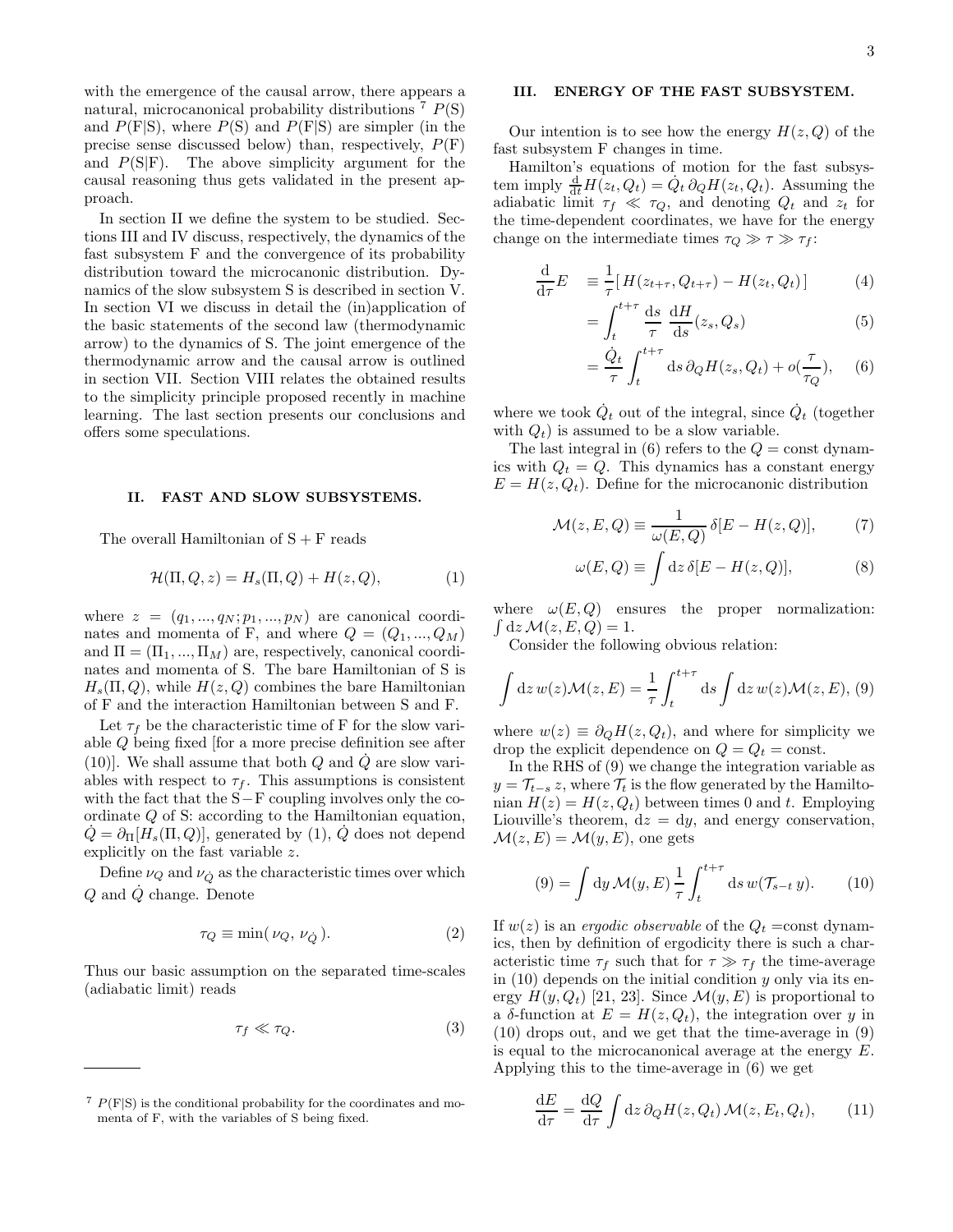where we noted again that  $\dot{Q}$  is a slow variable.

We define the phase-space volume  $\Omega$  enclosed by the energy shell  $E$ :

$$
\Omega(E, Q) \equiv \int \mathrm{d}z \,\theta(E - H(z, Q)). \tag{12}
$$

Let us see how  $\Omega(E,Q)$  changes in the slow time:

$$
\frac{\mathrm{d}}{\mathrm{d}\tau}\Omega(E,Q) = \partial_E \Omega|_Q \frac{\mathrm{d}E}{\mathrm{d}\tau} + \partial_Q \Omega|_E \frac{\mathrm{d}Q}{\mathrm{d}\tau}.\tag{13}
$$

Using  $(11, 12)$  we get

$$
\frac{\partial_Q \Omega|_E}{\partial_E \Omega|_Q} = -\int dz \, \partial_Q H(z, Q_t) \, \mathcal{M}(z, E_t, Q_t), \qquad (14)
$$

and then from (11, 13, 14):

$$
\frac{\mathrm{d}}{\mathrm{d}\tau}\Omega(E,Q) = \partial_E \Omega|_Q \left[ \frac{\mathrm{d}E}{\mathrm{d}\tau} + \frac{\mathrm{d}Q}{\mathrm{d}\tau} \frac{\partial_Q \Omega|_E}{\partial_E \Omega|_Q} \right]
$$
\n
$$
= \partial_E \Omega|_Q \left[ \frac{\mathrm{d}E}{\mathrm{d}\tau} - \frac{\mathrm{d}E}{\mathrm{d}\tau} \right] = 0. \tag{15}
$$

Thus, the phase-space volume  $\Omega(E,Q)$  is an adiabatic invariant, i.e., it is conserved within the slow dynamics. In particular, in the adiabatic limit the points of the fast phase-space located initially at the energy shell  $E_i$  appear on the energy shell  $E_f$ , which is found from

$$
\Omega(E_{\rm i}, Q_{\rm i}) = \Omega(E_{\rm f}, Q_{\rm f}). \tag{16}
$$

Since by definition (12),  $\Omega(E)$  is an increasing function of E, for given  $Q_i$ ,  $Q_f$  and  $E_i$  the equation (16) has a unique solution

$$
E_{\rm f} \equiv h(Q_{\rm f}|E_{\rm i},Q_{\rm i}),\tag{17}
$$

In the adiabatic limit the energy  $h(Q_f|E_i, Q_i)$  of F does not depend on the precise phase-space location of the fast trajectory on the energy shell  $E_i$ .

Note that the derivation of (13) does not demand the full ergodicity—which means that *all* smooth observables of F are ergodic—only certain observable is assumed to be ergodic [21]. The argument expressed by (9, 10) applies to calculating the time-average of any ergodic observable  $w(z)$  of F for a fixed Q.

The adiabatic invariance of  $\Omega$  for ergodic systems is well known [22–24] and motivated the microcanonic definition of entropy as  $\ln \Omega$  [23, 24]. The precision of the invariance is studied in [25]. We presented the above derivation for the completeness of this work and for highlighting the two basic assumptions that are not properly articulated in literature:  $i$ ) ergodicity of an observable versus the full ergodicity,  $ii)$  and the necessity for both Q and Q˙ being slow.

## IV. CONDITIONAL MICROCANONIC DISTRIBUTION OF THE FAST SUBSYSTEM.

For describing time-averages of ergodic observables of F (see  $(9, 10)$ ) and the discussion after  $(11)$ ) we can employ the following time-dependent microcanonic conditional probability:

$$
P_f[z|Q_i, \Pi_i] = \frac{\delta[h(Q_\tau|E_i, Q_i) - H(z, Q_\tau)]}{\int dz \, \delta[h(Q_\tau|E_i, Q_i) - H(z, Q_\tau)]}.
$$
 (18)

Below we explain how to find  $Q_{\tau}$  given the initial energy  $E_i$  of F, the initial canonical coordinates  $Q_i$ ,  $\Pi_i$  of S and the time  $\tau$ . Note that  $P_f[z|Q_i,\Pi_i]$  is time-dependent and varies with time on the slow time-scale  $\tau \sim \tau_Q$ .

There is another way of introducing the microcanonic distribution (18) which explicitly uses the ensemble description [26, 27]. If for a fixed  $Q$  the system F is *mixing*, then for any sufficiently smooth initial probability distribution  $p(z, 0)$  of F, the ensemble averages of sufficiently smooth (i.e., sufficiently coarse-grained) observables  $A(z)$ of F converge in time to the averages taken over the (18) [26, 27]:

$$
\int dz \, p(z, t) A(z) \to \int dz \, P_f[z|Q, \Pi] A(z). \tag{19}
$$

The rate of this convergence defines the mixing time. It is more natural (especially for chaotic systems) to define observables via ensemble averages than via averages over time [26]. If not stated otherwise, from now on we assume that F is mixing, and thus the mixing time coincides with  $\tau_f (\ll \tau_Q)$  defined around (10). For strongly (and homogeneously) chaotic systems the mixing time is inversely proportional to the KS entropy [26, 27].

#### V. DYNAMICS OF THE SLOW SUBSYSTEM.

Let us average the equations of motion  $\Pi$  =  $-\partial_Q[H_s(\Pi, Q) + H(Q, z)]$  and  $Q = \partial_{\Pi}[H_s(\Pi, Q)]$  over the microcanonic distribution (18). We get that S is by itself a Hamiltonian system:

$$
\frac{\mathrm{d}}{\mathrm{d}\tau}\Pi = -\partial_Q \mathcal{H}_s, \quad \frac{\mathrm{d}}{\mathrm{d}\tau}Q = \partial_\Pi \mathcal{H}_s,\tag{20}
$$

with an effective Hamiltonian

$$
\mathcal{H}_s(\Pi, Q|Q_i, E_i) = H_s(\Pi, Q) + h(Q|Q_i, E_i), \qquad (21)
$$

which is the sum of  $H_s(\Pi, Q)$  and the Born-Oppenheimer term  $h(Q|Q_i, E_i)$ . In particular,  $\mathcal{H}_s(\Pi, Q|Q_i, E_i)$  determines the actual slow trajectory  $Q_{\tau}$ , given its initial location  $(\Pi_i, Q_i)$ . Substituting this back into (18) we thus complete the description of F.

The evolution generated by (20) conserves the energy  $\mathcal{H}_s$ . This is the total energy of  $S + F$  Note that the Born-Oppenheimer term  $h(Q|Q_i, E_i)$  depends on the initial coordinate  $Q_i$ . This means that the points in the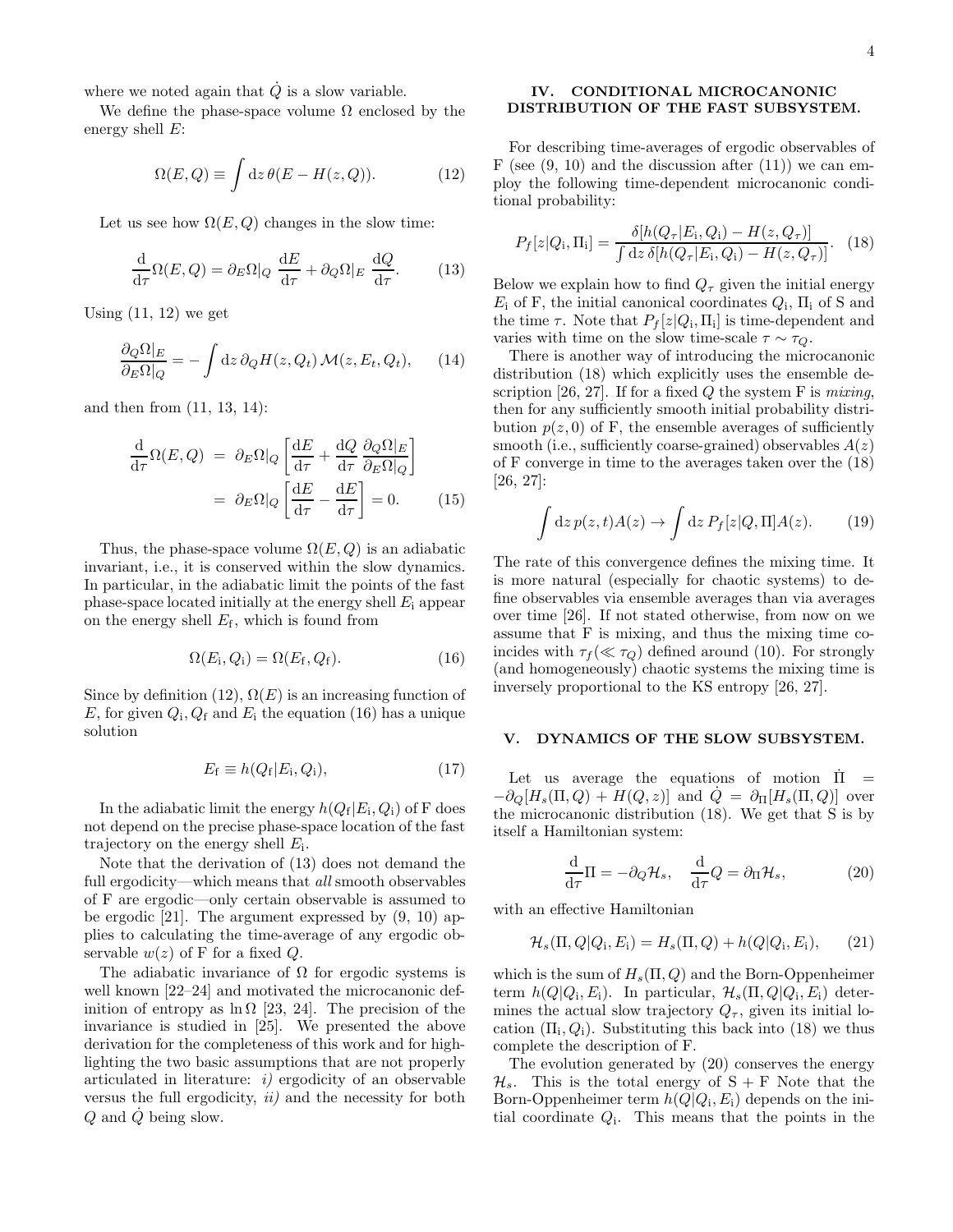phase-space  $(\Pi, Q)$  that had initially equal energy (but different initial coordinates  $Q_i$ ) will have different energies at later times. Thus S is not globally Hamiltonian.

While this fact seems to be of no special importance when we consider a single slow trajectory, it matters much for developing statistical physics for S. Indeed, there is no global slicing of the phase space into energy shells which makes the definition of the microcanonic distributions impossible.

Thus S is non-ergodic: once ergodic systems are characterized by loosing the memory on the initial phasespace location and remembering only the initial energy (recall the argument around (9, 10)), in the considered situation the very form of the energy depends on the initial phase-space location.

#### A. Liuoville equation and Liuoville theorem.

A consequence of the non-globally Hamiltonian dynamics is that the Liouville equation and the corresponding theorem do not hold. With the Hamilton equations (20) one can relate a conditional probability

$$
\mathcal{P}_{con}(\Pi, Q, \tau | \Pi_i, Q_i, 0)
$$
  
=  $\delta(\Pi - \Pi(\Pi_i, Q_i, \tau)) \delta(Q - Q(\Pi_i, Q_i, \tau)), (22)$ 

where  $\Pi(\Pi_i, Q_i, \tau)$  and  $Q(\Pi_i, Q_i, \tau)$  are the solutions of  $(20)$  with initial conditions  $(\Pi_i, Q_i)$ .

As follows from  $(20, 22)$ ,  $\mathcal{P}_{con}(\Pi, Q, \tau | \Pi_i, Q_i, 0)$  does satisfy to the Liouville equation

$$
\partial_{\tau} \mathcal{P}_{con} = \partial_{Q} \mathcal{H}_{s} \partial_{\Pi} \mathcal{P}_{con} - \partial_{\Pi} \mathcal{H}_{s} \partial_{Q} \mathcal{P}_{con}.
$$
 (23)

Were  $\mathcal{H}_s$  not dependent on  $Q_i$ , the direct integration of (23) with the initial distribution  $\mathcal{P}(\Pi_i, Q_i, 0)$  would produce the Liouville equation for the unconditional probability  $\mathcal{P}(\Pi, Q, \tau)$ . But since  $\mathcal{H}_s(\Pi, Q|Q_i)$  does depend on  $Q_i$ , the integration with  $\mathcal{P}(\Pi_i, Q_i, 0)$  does not lead to a differential equation for  $\mathcal{P}(\Pi, Q, t)$ .

Thus the Liouville equation and together with it the Liouville theorem (conservation of the phase-space volume) do not hold. Below we shall demonstrate this on an explicit example.

#### B. An example.

We assume that F and S without mutual coupling are two free particles, with masses m and M, respectively. The S–F coupling creates a harmonic potential for F:

$$
H(p,q,Q) = \frac{p^2}{2m} + \frac{Q^2 q^2}{2}.
$$
 (24)

If we regard the slow variable  $Q$  as a parameter,  $F$  is an ergodic system with the characteristic time

$$
\tau_f = \frac{2\pi\sqrt{m}}{Q}.\tag{25}
$$

Eq. (13) reduces to the conservation of action:  $E/|Q| = \text{const}$ , and thus the Born-Oppenheimer potential  $h(Q|E_i, Q_i)$  reads from (16)

$$
h(Q|E_i, Q_i) = E_i \frac{|Q|}{|Q_i|}.
$$
\n(26)

As the simplest example of the bare slow Hamiltonian we can take free motion with a mass M:

$$
H_s = \frac{\Pi^2}{2M}.\tag{27}
$$

Thus the dynamics of the slow subsystem S is described by the effective Hamiltonian:  $\mathcal{H}_s = \frac{\tilde{\Pi}^2}{2M} + E_i \frac{|Q|}{|Q_i|}$  $\frac{|Q|}{|Q_i|}$ . Assume that  $Q > 0$  and solve the Hamilton equations as:

$$
\Pi(\tau) = \Pi_{i} - \frac{E_{i}\tau}{Q_{i}}, \quad Q(\tau) = -\frac{E_{i}\tau^{2}}{2MQ_{i}} + \frac{\Pi_{i}\tau}{M} + Q_{i}, (28)
$$

where the initial time was taken  $\tau = 0$ . The characteristic time  $\nu_Q$  of Q can be estimated from  $Q(\nu_Q) - Q_i \sim Q_i$ :

$$
\nu_Q = \min \left[ \frac{MQ_i}{\Pi_i}, \quad \sqrt{\frac{2MQ_i^2}{E_i}} \right]. \tag{29}
$$

For the characteristic time  $\nu_{\dot{Q}}$  of  $\dot{Q}$  [estimated via  $\dot{Q}(\nu_{\dot{Q}}) - \dot{Q}_{\rm i} \sim \dot{Q}_{\rm i}]$  we get

$$
\nu_{\dot{Q}} = Q_{\rm i} \Pi_{\rm i}/E_{\rm i}.\tag{30}
$$

If  $\Pi_i \to 0$  we should take  $\nu_{\dot{Q}} = \sqrt{\frac{2MQ_i^2}{E_i}}$ .

It is seen now that unless  $Q(\tau) \simeq 0$ , the adiabatic conditions  $\nu_Q \gg \tau_f$  and  $\nu_Q \gg \tau_f$  can be satisfied, e.g., for a sufficiently small  $m$  and sufficiently large  $M$ .

One now has from (28) for the Jacobian:

$$
J(\tau) \equiv \frac{\partial(\Pi(\tau), Q(\tau))}{\partial(\Pi_i, Q_i)} = 1 - \frac{E_i \tau^2}{2MQ_i^2},\tag{31}
$$

which is not equal to 1. Moreover, its absolute value can be both larger or smaller than one, since it is not difficult to see that the conditions  $Q > 0$  and  $\frac{E_i \tau^2}{2 M Q}$  $\frac{E_i \tau^2}{2MQ_i^2} > 2$  can be satisfied together.

Perhaps the most visible consequence of the absence of the Liouville theorem is that the fine-grained entropy

$$
S_{fg}[\tau] = -\int d\Pi dQ \mathcal{P}(\Pi, Q, \tau) \ln \mathcal{P}(\Pi, Q, \tau), \quad (32)
$$

of the slow subsystem is not anymore constant. Indeed, take a small phase-space volume  $v(0)$  and assume that  $\mathcal{P}(\Pi, Q, 0)$  is constant inside of this volume and equal to zero outside. The fine-grained entropy (32) is then  $S_{fa}[\tau] = \ln v(\tau)$ , where  $v(\tau)$  is got from  $v(0)$  under action of the flow generated by Hamiltonian  $\mathcal{H}_s$ . Thus,  $S_{fg}[\tau] - S_{fg}[0] = \ln \frac{v(\tau)}{v(0)} = \ln |J(\tau)|$  can both increase and decrease in the course of time, as (31) illustrates.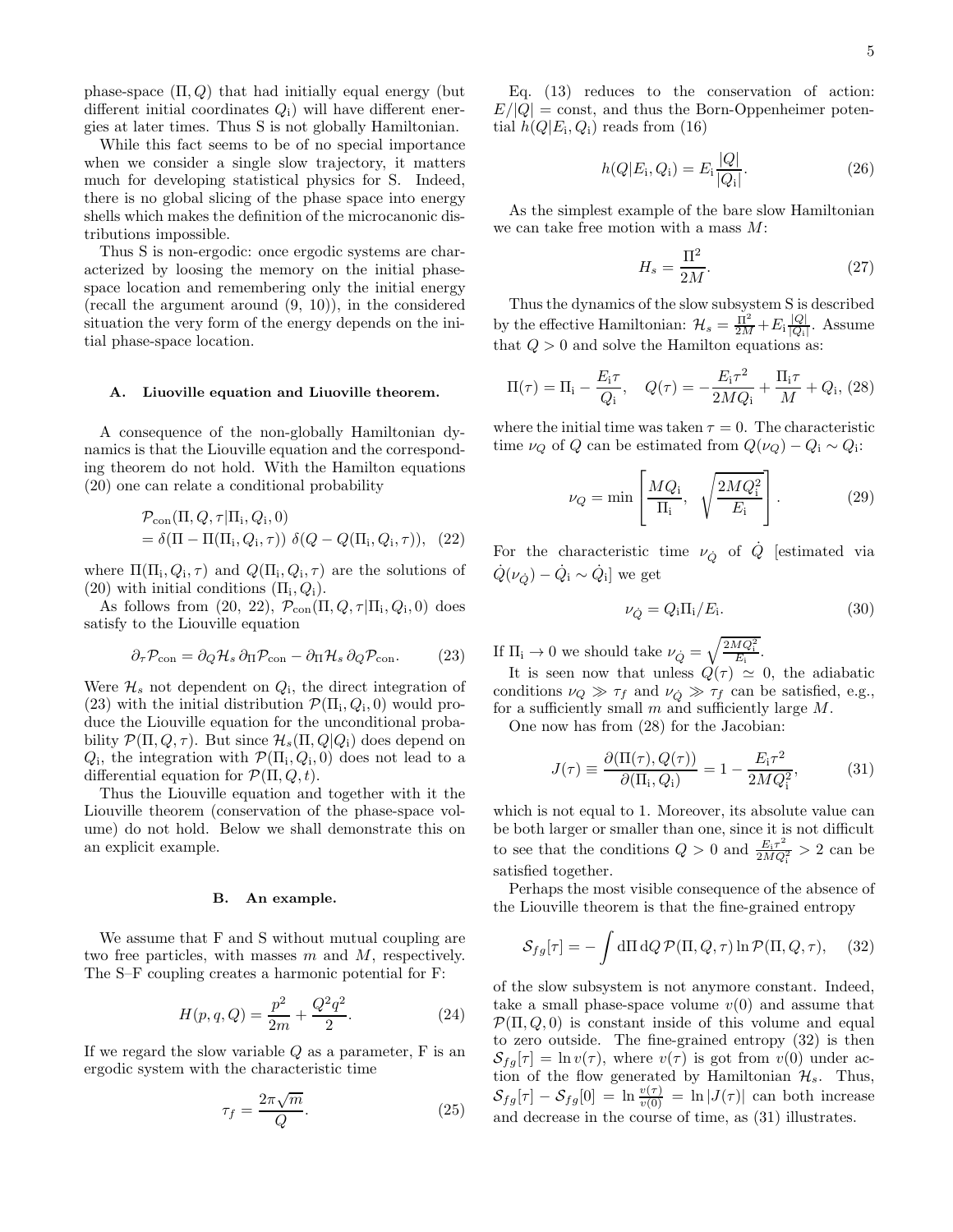When one can neglect the non-conservation of the phase-space volume? Taking in (31)  $\tau \sim \tau[Q]$ , and going in (29) to the limit of a small  $E_i$  or a large  $M$ , we get that the non-conservation of the phase-space volume can be neglected —though Q still changes significantly—if the fast energy  $E_i$  is much smaller than the bare slow energy  $\frac{\Pi_{\rm i}^2}{2M}$ .

## VI. THERMODYNAMIC ARROW FOR THE SLOW SUBSYSTEM.

### A. Thomson formulation of the second law.

How the second law applies to the effectively Hamiltonian, autonomous slow subsystem S? The basic formulation of the second law is due to Thomson: no work can be extracted from initially equilibrium system via a cyclic change of an external field. This statement is derived as a theorem both in classical and quantum mechanics [7, 8]. We already argued why this formulation is superior to the entropy formulation: entropy is not directly observable and there is no general consensus on its definition for a non-equilibrium state. In contrast, work is directly observable, has a clear mechanical meaning, and its general definition is universally accepted [4, 7]. Here we focus on Thomson's formulation, while the entropic formulation is studied below.

Let us recall the statement of the Thomson formulation when no interaction between S and F is present, i.e., the dynamics of S is generated by

$$
H_s(\Gamma, \lambda_\tau), \qquad \Gamma \equiv (Q, \Pi). \tag{33}
$$

The interaction of S with an external sources of work is described by a time-dependent field  $\lambda_{\tau}$  [4, 7].

Let the initial phase-space points are sampled according to the Gibbs distribution:

$$
\mathcal{P}_G(\Gamma) = \frac{e^{-\beta H_s(\Gamma)}}{Z}, \quad Z = \int d\Gamma \, e^{-\beta H_s(\Gamma)}, \qquad (34)
$$

where  $\beta = 1/T > 0$  is the inverse temperature. A cyclic change of the external field means:

$$
\lambda_0 = \lambda_{\tau_c} = \lambda,\tag{35}
$$

where  $\tau_c$  is the cycle time.

For the considered thermally isolated process the work is defined as the average energy difference <sup>8</sup> , and the statement of the Thomson formulation reads [7, 8]:

$$
W = \int d\Gamma \, H_s(\Gamma, \lambda) [\widetilde{\mathcal{P}}(\Gamma, \tau_c) - \mathcal{P}_G(\Gamma)] \ge 0, \qquad (36)
$$

where  $\widetilde{\mathcal{P}}(\Gamma, \tau_c)$  is the final (at  $t = \tau_c$ ) probability distribution obtained from the initial Gibbsian probability distribution  $P_G(\Gamma)$  via the Liouville equation with the time-dependent Hamiltonian (33).

The inequality in (36) is essentially based on three facts  $i)$  initial and final Hamiltonians are the same due to  $(33, 12)$  $35$ ;  $ii)$  the same Hamiltonian appears in the initial Gibbs distribution; *iii*) the Liouville equation.

The easiest way to establish the validity of (36) is to employ the positivity of the relative entropy [7]:

$$
S[\widetilde{\mathcal{P}}(\tau_c)||\mathcal{P}_G] \equiv \int d\Gamma \, \widetilde{\mathcal{P}}(\Gamma,\tau_c) \ln \frac{\widetilde{\mathcal{P}}(\Gamma,\tau_c)}{\mathcal{P}_G(\Gamma)} \ge 0, \quad (37)
$$

which holds for any probability distributions  $\widetilde{\mathcal{P}}(\Gamma, \tau_c)$  and  $\mathcal{P}_G(\Gamma)$ . Employing in (37) the conservation of the finegrained entropy,  $S_{fg}[\mathcal{P}(\tau_c)] = S_{fg}[\mathcal{P}_G]$ , due to the Liouville theorem, we get

$$
(37) = \int d\Gamma \left[ \mathcal{P}_G(\Gamma) - \tilde{\mathcal{P}}(\Gamma, \tau_c) \right] \ln \mathcal{P}_G(\Gamma) \ge 0, \quad (38)
$$

and then substituting (34) into  $\ln \mathcal{P}_G(\Gamma)$  in (38) and recalling (35) we arrive at (36).

Let us now return to the slow subsystem S coupled to F. Now the slow Hamiltonian is given by (21) instead of (33). At the initial time both these Hamiltonians are equal modulo a factor  $E_i$ . We shall assume that the initial probability for  $\Pi$  and  $Q$  is still given by (34), while initially the fast system always starts with the same energy  $E_i$ . For instance it is described by the microcanonic probability distribution (18), and then the overall initial distribution of S and F is the product of the above specified marginal distributions for S and F.

Thus the overall distribution is not Gibbsian and the applicability of the Thomson formulation to the overall system is not automatic. The work is still given by the average energy difference (of the slow subsystem, or, equivalently, of the total system) calculated via the effective slow Hamiltonian (21). This can be argued for exactly in the same way as in Footnote 8. Instead of (36) we now get

$$
W = \int d\Gamma \, H_s(\Gamma, \lambda) \left[ \mathcal{P}(\Gamma, \tau_c) - \mathcal{P}_G(\Gamma) \right] \tag{39}
$$

$$
+ \int dQ \, dQ_i[h(Q|Q_i, E_i) - E_i] \mathcal{P}(Q, \tau_c; Q_i, 0), \qquad (40)
$$

where  $\mathcal{P}(\Gamma, \tau_c)$  is the phase-space probability distribution at  $t = \tau_c$ , while  $\mathcal{P}(Q, \tau_c; Q_i, 0)$  is the two-time probability distribution of the coordinate. It is necessary to use the two-time distribution, since  $h(Q|Q_i, E_i)$  explicitly depends on both initial and final values of the coordinate.

<sup>&</sup>lt;sup>8</sup> Work for a single trajectory  $(\Pi_{\tau}, Q_{\tau})$  is defined as  $W =$  $\int_0^{\tau} du \, \partial_{\lambda_u} H_s(\Pi_u, Q_u, \lambda_u) \frac{d\lambda_u}{du}$ . Employing the Hamilton equations of motion we get  $W = H_s(\Pi_\tau, Q_\tau, \lambda_\tau) - H_s(\Pi_i, Q_i, \lambda_i),$ where  $(\Pi_{\tau}, Q_{\tau}, \lambda_{\tau})$  and  $(\Pi_{i}, Q_{i}, \lambda_{i})$  are the corresponding initial and final values. Averaging this expression over the initial and final values, and recalling (35), we get the expression of work as the average energy difference (36).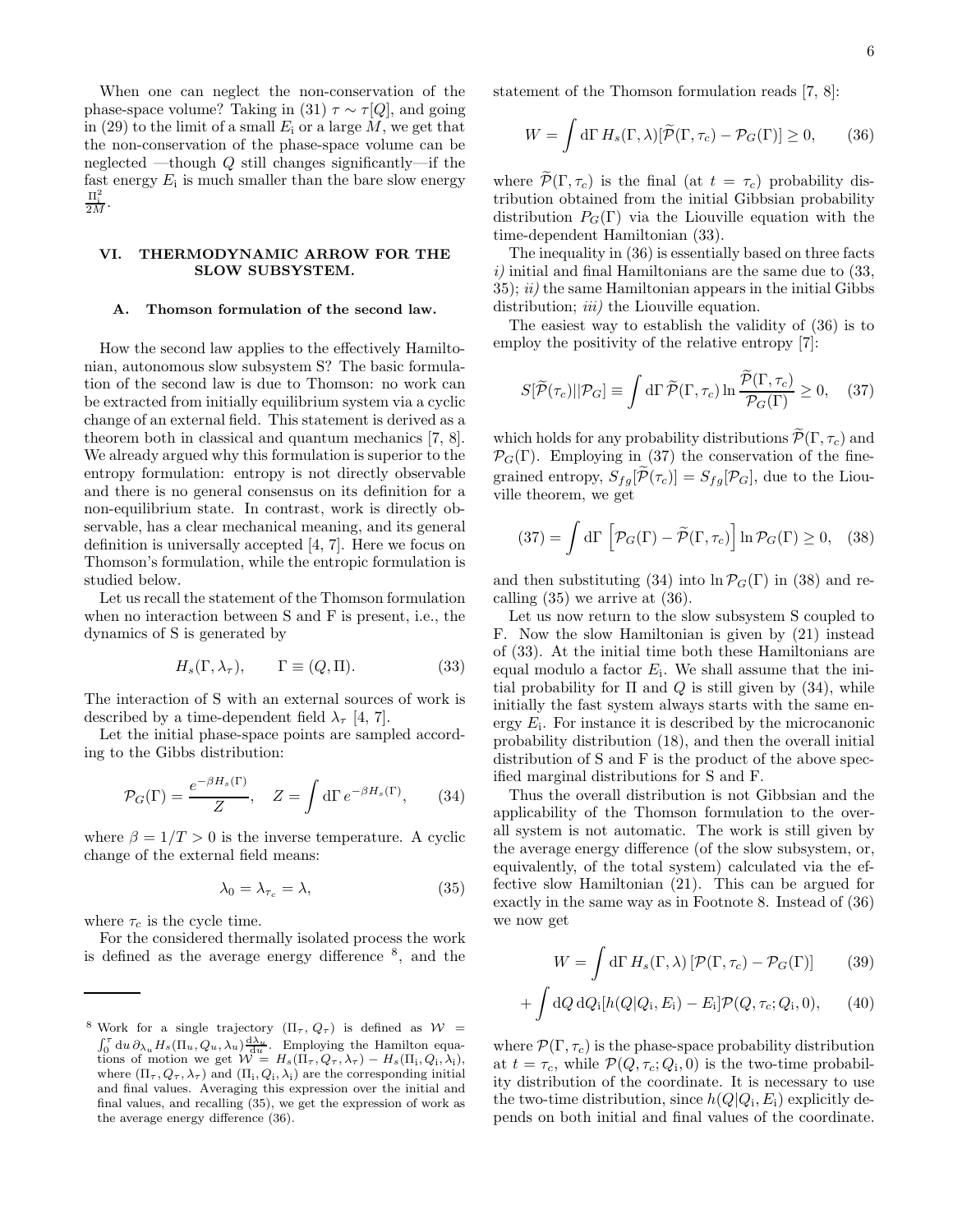Following to the steps outlined after (37) we get

$$
W = T (S[\mathcal{P}(\tau_c)||\mathcal{P}_G] + S_{fg}[\mathcal{P}(\tau_c)] - S_{fg}[\mathcal{P}_G])
$$
 (41)  
+ 
$$
\int dQ dQ_i[h(Q|Q_i, E_i) - E_i]\mathcal{P}(Q, \tau_c; Q_i, 0),
$$
 (42)

where the temperature  $T$  comes from  $(34)$ . The first term  $TS[\mathcal{P}(\tau_c)||\mathcal{P}_G]$  in the RHS of (41) is non-negative. The fine-grained entropy difference  $S_{fg}[\mathcal{P}(\tau_c)] - S_{fg}[\mathcal{P}_G]$ does not have definite sign, since the Liouville equation does not hold. Moreover, the RHS of (41), equal to  $T \int d\Gamma \left[ \mathcal{P}_G(\Gamma) - \mathcal{P}(\Gamma, \tau_c) \right] \ln \mathcal{P}_G(\Gamma)$ , does not have a definite sign either. Even if the latter term is positive—e.g., because the fine-grained entropy increased in time:  $S_{fg}[\mathcal{P}(\tau_c)] > S_{fg}[\mathcal{P}_G]$ —the term in (42) does not have any reason to be positive. Apart of special coincidences, there is no reason why the two "dangerous" terms  $S_{fq}[\mathcal{P}(\tau_c)] - S_{fq}[\mathcal{P}_G]$  and (42) would cancel each other.

Thus the proof of Thomson's formulation can fail two times: once because the Liouville equation does not hold, and second time because a cyclic change (35) of the parameter  $\lambda$  does not yet imply a cyclic change of the Born-Oppenheimer term (this is the origin of the term in (42)).

The latter aspect can be studied separately. Let S be a single particle, and assume the following natural choice of the bare slow Hamiltonian:  $H_s(\Pi, Q) = \frac{\Pi^2}{2M} + V(Q)$ , where the potential  $V(Q)$  has its deepest minimum at  $Q_0$ :  $V(Q) > V(Q_0)$  for  $Q \neq Q_0$ . In the initial Gibbs distribution of S take  $T = 0$ . Then the initial distribution is reduced to a single initial condition  $\Pi_i = 0$  and  $Q_i =$  $Q_0$ . The interaction of S with external sources of work is described by an additional potential  $u(Q, \lambda_{\tau})$ , which is equal to zero both initially and at the end of the cycle; see (35). We assume that at intermediate times  $u(Q, \lambda_\tau)$  is such that  $Q_0$  ceases to be a local minimum of the overall potential, i.e., the particle located initially at  $Q_0$  will move out of it and will change its energy. Now for the work one has analogously to (41, 42):

$$
W = H_s(\Pi(\tau_c), Q(\tau_c)) - H_s(0, Q_0)
$$
 (43)

+ 
$$
h(Q(\tau_c)|E_i, Q_0) - E_i,
$$
 (44)

where  $\Pi(\tau_c)$  and  $Q(\tau_c)$  are the values of the canonical coordinates at the end of the cyclic process. They are obtained from solving (20, 21). The term in (44) corresponds to that in (42).

While  $H_s(\Pi(\tau_c), Q(\tau_c)) - H_s(0, Q_0)$  is non-negative by construction, there is no general restriction on the sign of  $h(Q(\tau_c)|E_i,Q_0) - E_i$ . Noting the freedom in choosing  $h(Q|E_i, Q_i)$ , one can make  $h(Q(\tau_c)|E_i, Q_0) - E_i$  so negative that the overall work is negative as well:  $W < 0$ .

### B. Entropic formulation of the second law.

The invalidity of the entropic formulation is studied along similar lines. Assume that S consists of several subsystems:  $(\Pi; Q) = (\Pi_1, ..., \Pi_M; Q_1, ..., Q_M)$  (see Eq. (1)). Coarse-grained entropy of S is defined as

$$
\mathcal{S}_{cg}[\tau] = -\sum_{k=1}^{M} \mathcal{P}(\Gamma_k, \tau) \ln \mathcal{P}(\Gamma_k, \tau), \tag{45}
$$

where  $\mathcal{P}(\Gamma_k, \tau)$  is the corresponding one-subsystem distribution function. This is the sum of partial entropies for each subsystem. The difference  $\mathcal{S}_{cg}[\tau] - \mathcal{S}_{fg}[\tau]$  between the coarse-grained entropy (45) and fine-grained entropy (32) is non-negative (sub-additivity) and quantifies the relevance of correlations in S [2, 4].

For additionally motivating the definition (45), we can assume that the subsystems of S were interacting for a finite time, and that  $\tau$  is larger than this interaction time.

Note that the definition (45) is not the only possibility. There are (infinitely) many ways of doing coarsegraining, and thus many ways of defining non-equilibrium entropy <sup>9</sup> . The main advantage of (45) is that allows to see the entropy increase due to correlations (which is the main qualitative image behind the entropic formulation of the second law) [2, 4]. To this end assume that initially the subsystems of S are independent

$$
\mathcal{P}(\Gamma,0) = \prod_{k=1}^{M} \mathcal{P}(\Gamma_k,0). \tag{46}
$$

This assumption specifies initial conditions needed for the existence of the thermodynamic arrow of time [2, 4].

If S starts from such a non-equilibrium state, and if the fine-grained entropy is constant in time due to the Liouville theorem, then one employs sub-additivity to get that the coarse-grained entropy is not decreasing in time

$$
S_{cg}(t) \ge S_{fg}(t) = S_{fg}(0) = S_{cg}(0). \tag{47}
$$

However, once the Liouville theorem is not satisfied,  $S_{fa}$ can decrease in time and then (47) does not hold in general. There are other schemes for deriving the entropic formulation of the second law for different sets of initial states and for different definitions of the non-equilibrium entropy [4, 5, 7, 13]. All these derivations essentially use the Liouville theorem, so that all of them do not apply to the present situation.

Note that there is a difference between inapplicability of the entropic formulation as compared to that of the Thomson formulation. Eq. (47) shows that if the finegrained entropy increases in time, the entropic formulation is satisfied. In contrast, the increasing fine-grained entropy does not yet ensure the validity of the Thomson formulation, as we discussed after (42).

<sup>&</sup>lt;sup>9</sup> In particular, one can focus on certain macroscopic observables and define their physical, non-equilibrium entropy via maximization of information-theoretic entropy [4].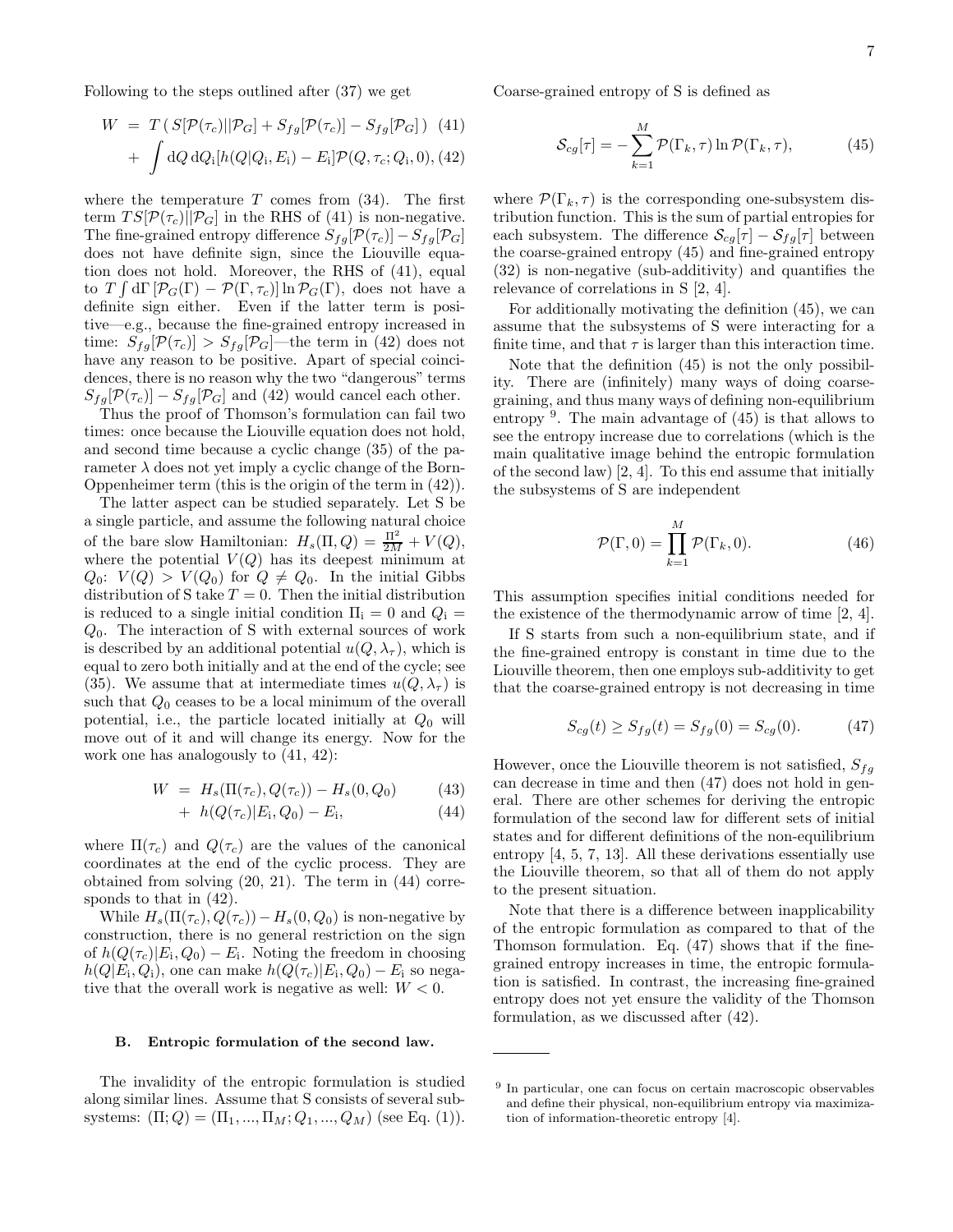## VII. THE CAUSAL ARROW.

## A. Reciprocity versus negligibility of the Born-Oppenheimer term.

All the above anomalies with the second law are due to the fact that the Born-Oppenheimer term  $h(Q|Q_i, E_i)$ makes the dynamics of S not globally Hamiltonian. There are two related options for recovering this feature. First one can try to see whether the dependence of  $h(Q|Q_i, E_i)$ on  $Q_i$  can be neglected,  $h(Q|Q_i, E_i) \simeq h(Q|E_i)$ , but  $h(Q|E_i)$  still exerts a sizable force on S. Second, one can look for conditions where  $h(Q|Q_i, E_i)$  can be neglected as whole. We shall now show that only the second option is consistent.

Employing (16, 17) as

$$
\Omega(E_i, Q_i) = \Omega(h(Q|E_i, Q_i), Q), \tag{48}
$$

and using (8) we get

$$
\partial_{Q_i} h(Q|E_i, Q_i) = \frac{\partial_{Q_i} \Omega(E_i, Q_i)}{\omega(h(Q|Q_i, E_i), Q)}, \qquad (49)
$$

$$
\partial_Q h(Q|E_i, Q_i) = -\frac{\partial_Q \Omega(E, Q)|_{E=h(Q|E_i, Q_i)}}{\omega(h(Q|Q_i, E_i), Q)}.
$$
 (50)

These equations show that there is a certain reciprocity—to be guessed already from (16, 17)—in the way  $h(Q|E_i, Q_i)$  depends on Q and  $Q_i$ .

Let us demand that the Born-Oppenheimer term  $h(Q|E_i, Q_i)$  is independent from  $Q_i$ . Since  $\omega(h(Q|Q_i, E_i), Q)$  is finite, this demand amounts to  $\partial_{Q_i}\Omega(E_i, Q_i) \to 0$  for all  $E_i$  and  $Q_i$ . This means requiring  $\partial_Q\Omega(E,Q)|_{E=h(Q|E_i,Q_i)} \to 0$ . Due to (50), this implies that  $h(Q|Q_i, E_i)$  reduces to a constant  $h(Q|Q_i, E_i) = E_i$ , and—in addition—the energy of F does not change in time. We are thus led to assuming that there is no relevant interaction between S and F, a trivial option which is definitely out of our interest.

We are thus left with the second option: for the time-scales relevant for the dynamics of S the Born-Oppenheimer Hamiltonian  $h(Q|Q_i, E_i)$  in (21) is negligible compared to the bare slow Hamiltonian  $H_s(\Pi, Q)$ . For this it is necessary to have:

$$
H_s(\Pi, Q) \gg h(Q|Q_i, E_i). \tag{51}
$$

In the absence of the Born-Oppenheimer term, the dynamics driven by  $H_s$  is globally Hamiltonian, the Liouville theorem holds, and the second law is applicable to S; see the previous sections.

Using  $(16, 17)$  and  $(8)$  one calculates:

$$
\partial_{E_i} h(Q|E_i, Q_i) = \frac{\omega(E_i, Q_i)}{\omega(h(Q|Q_i, E_i), Q)} > 0. \tag{52}
$$

This means that the Born-Oppenheimer term decreases with  $E_i$ . Since the RHS of (52) is normally ~  $\mathcal{O}(1)$ , for satisfaction of (51) we have to require

$$
H_s(\Pi, Q) \gg E_i. \tag{53}
$$

We already saw this condition at the end of section V B for a particular example. This example also shows that there may be situations, where for sufficiently long times of the slow motion the Born-Oppeheimer force cannot be neglected, even though it is numerically small; see (31) in this context. In addition, there can be time limitations related to the validity of the time-scale separation, and thus to the definition of the Born-Oppenheimer force; see the discussion after (30) in this context. Thus, at the moment we cannot give a fairly general estimate for the times on which the conditions (51) and (53) will be sufficient for neglecting the Born-Oppenheimer term.

#### B. The causal arrow.

Eq. (51) also means that the interaction between S and F gets the causal arrow: S (cause) influences on F (effect), while F does not influence on S.

Thus we see that for the present system, the thermodynamic arrow and the causal arrow emerge simultaneously. Recall in this context the operational definitions of the causal arrow discussed in section I B.

## VIII. MICROCANONICAL ENSEMBLE AND SIMPLICITY PRINCIPLE.

After neglecting the Born-Oppenheimer term  $h(Q|Q_i, E_i)$  we recover a globally Hamiltonian behavior for the dynamics of S. In particular, the time-average of the ergodic observables of S can be described by probability distribution:

$$
P_s(\Gamma) = \frac{\delta(U_s - H_s(\Gamma))}{\int d\Gamma \, \delta(U_s - H_s(\Gamma))},\tag{54}
$$

where  $U_s$  is the slow energy. Since S does not get backreaction from F, the energy  $U_s$  is a constant determined by the initial conditions for the dynamics of S.

Recall that the very existence of (54) is related to neglecting the back-action of F on S. For the same reason the probability distribution (54) is unconditional. The appearance of (54) can be argued following to the lines of section IV. In this context we should assume that S with the Hamiltonian  $H_s(\Pi, Q)$  is mixing and define the mixing time  $\tau_s$  of S.

The distributions (18) and (54) can be combined into a non-equilibrium microcanonic ensemble for describing the statistics of the overall system  $S + F$  on the times larger than  $\tau_s$ , but smaller than the mixing time  $\tau_{s+f}$  of the overall system:

$$
P(\Gamma, z) = P_s(\Gamma) P_f(z|\Gamma). \tag{55}
$$

It is understood that  $Q_{\tau}$  needed in (18) for defining  $P_f(z|\Gamma)$  is obtained (for given initial  $\Gamma = (Q,\Pi)$ ) by solving the equations of motion (20) for S without the Born-Oppenheimer term.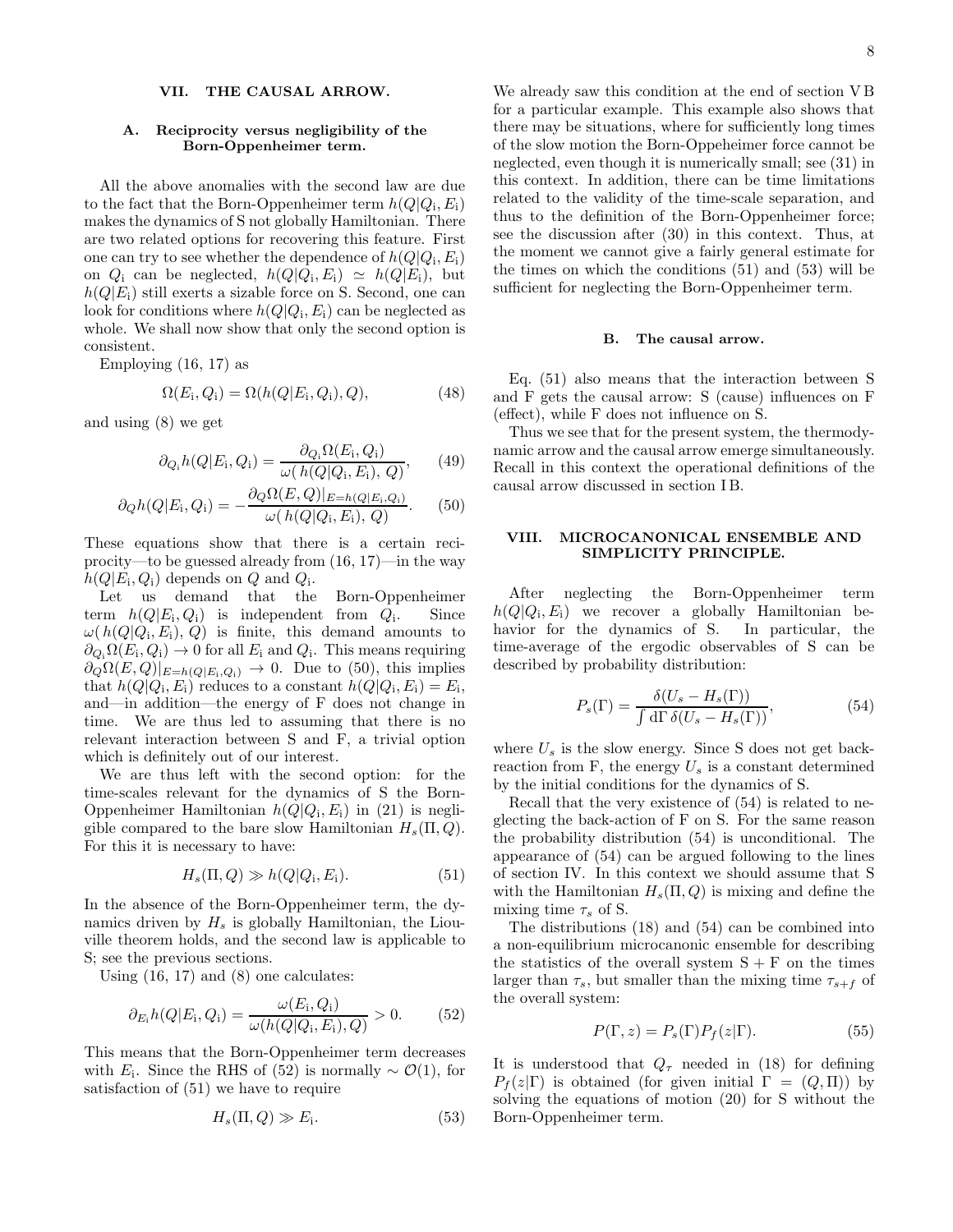Note that  $P(\Gamma, z)$  in (55) can be obtained via sequential maximization of the conditional entropy  $-\int dz P(z|\Gamma) \ln P(z|\Gamma)$  of F for fixed slow variables, and then maximization of the unconditional entropy  $-\int d\Gamma P(\Gamma) \ln P(\Gamma)$  of S for fixed slow energy  $U_s$ . In this context it is not difficult to accept the idea that the microcanonic distribution is the simplest (least informative) one for a fixed value of energy.

On the other hand, the probability distributions  $P(\Gamma|z)$  and  $P(z)$ —obtained from (55) via the Bayes formula—are not simple. They are not microcanonic, and in general they cannot be even obtained in a closed form.

Recalling that under condition (51) we identified S and F as the cause and effect, respectively, we get that the probability distributions  $P(S)$  and  $P(F|S)$  are simpler than  $P(F)$  and  $P(S|F)$ . As proposed in Ref. [18], in causal reasoning one should tend to prefer the causal hypothesis  $C \rightarrow E$  (C is the cause, and E is its effect) if the factorization of  $P(C, E)$  into  $P(C)P(E|C)$  leads to significantly simpler terms  $P(C)$  and  $P(E|C)$  than the factorization into  $P(E)P(C|E)$ . Thus this simplicity argument for the causal reasoning is validated in the present approach.

The causal arrow persists in the global microcanonic equilibrium which—if the overall system  $S + F$  is mixing with a time  $\tau_{s+f}$ —is established for  $t \gg \tau_{s+f}$ :

$$
P_{eq}(\Gamma, z) = \frac{\delta(\mathcal{E} - H_s(\Gamma) - H(Q, z))}{\int d\Gamma \, dz \, \delta(\mathcal{E} - H_s(\Gamma) - H(Q, z))}, \quad (56)
$$

where  $\mathcal E$  is the total energy. Eq. (56) is a stationary distribution. The no-back-action condition (51) is now substituted by its equilibrium analog

$$
H_s(\Pi, Q) \gg H(Q, z). \tag{57}
$$

However, once the slow Hamiltonian is much larger than the fast Hamiltonian, we expect that the partial probability  $P_{eq}(\Pi, Q)$  will be close to  $P_s(\Pi, Q)$  in (54). Indeed, once  $H(Q, z)$  is small, the overall energy  $\mathcal E$  in (56) should be nearly canceled by the bare slow Hamiltonian  $H_s(\Pi, Q)$ , so that  $P_{eq}(\Pi, Q)$  is proportional to a smeared delta-function concentrated at  $\mathcal{E} = H_s(\Pi, Q)$ . For calculating observables (at small  $H(Q, z)$ ) this is the same as  $P_{eq}(\Pi, Q) \propto \delta(\mathcal{E} - H_s(\Pi, Q)).$ 

As for the conditional probability  $P_{eq}(z|\Pi, Q)$  =  $P_{eq}(z|\Gamma)$ , it can always be written as

$$
P_{eq}(z|\Gamma) = \frac{\delta(\mathcal{E} - H_s(\Gamma) - H(Q, z))}{\int dz \, \delta(\mathcal{E} - H_s(\Gamma) - H(Q, z))}.
$$
 (58)

Here  $\mathcal{E} - H_s(\Gamma)$  is, of course, not the Born-Oppenheimer energy  $h(Q_\tau | E_i, Q)$  that shows up in the non-equilibrium distribution (18). Still  $\mathcal{E} - H_s(\Gamma)$  can be seen as an equilibrium analog of  $h(Q_\tau|E_i, Q)$ .

### IX. SUMMARY.

We studied a Hamiltonian system that consists of a slow subsystems S and a fast subsystem F; see section II.

The separation into slow versus fast is one of the basic ways of defining autonomous systems in natural sciences [20]. In particular, the effective dynamics of slow subsystems is studied in a great variety of different fields: atomic and molecular physics, semi-classic physics (including semi-classic gravity), physical chemistry, synergetics, economics, etc.

Our main purpose was in relating two seemingly different issues:  $i)$  the causal arrow—or unidirectional influence—where S influences F, but does not get back-action;  $ii)$  the thermodynamic arrow of time (second law) for the system. Since the applicability of the second law to F is well known [8, 11], we focused on the second law as applied to the autonomous, energy conserving, Hamiltonian dynamics of S. The presence of F is reflected in the dynamics of S via an additional Born-Oppenheimer term in the Hamiltonian of S. This term emerged during the tracing out of F, and it depends on the initial coordinate of S; see section V. Thus, different initial coordinates of S have different Hamiltonians: the dynamics of S is not globally Hamiltonian. The cause of this is that due to the time-scale separation the dynamics of F does have an adiabatic invariant (effective conservation law); see section III.

The specific features of the Born-Oppenheimer term make the basic formulations of the second law inapplicable to the dynamics of S. These statements of the second law are i) the Thomson formulation, which states that no work can be extracted by means of a cyclic Hamiltonian process (driven by an external source of work), if the initial conditions of S are thermal and  $ii$ ) entropic formulation, which claims that the coarse-grained entropy of S does not decrease, provided that S starts from a low-entropy state. There are two mechanisms for this inapplicability. First, the Liouville theorem (i.e., conservation of the fine-grained entropy) does not hold for a non-globally Hamiltonian dynamics: the fine-grained entropy can both increase or decrease in the course of time. The second mechanism is efficient for the Thomson formulation only and has to do with the behavior of the Born-Oppenheimer term under a cyclic Hamiltonian driving; see section VI for details.

As we argued in section VII A, the Born-Oppenheimer term has a certain reciprocacy feature. Its basic implication for our purposes is that the only way to recover a globally Hamiltonian dynamics for S is to neglect the Born-Oppenheimer term as compared to the bare Hamiltonian of S. By this we neglect the influence of F on S, but, importantly, the influence of S on F is not neglected and can be sizable. Once the Born-Oppenheimer term can be neglected, the basic formulations of the second law naturally apply to S. Thus we see that the emergence of the thermodynamic arrow (second law) for S is closely related to the causal arrow: S acts on F, but does not get back-action.

Finally, in section VIII, we studied our results in the context of a causal inference principle proposed recently in machine learning [18]. This principle plausi